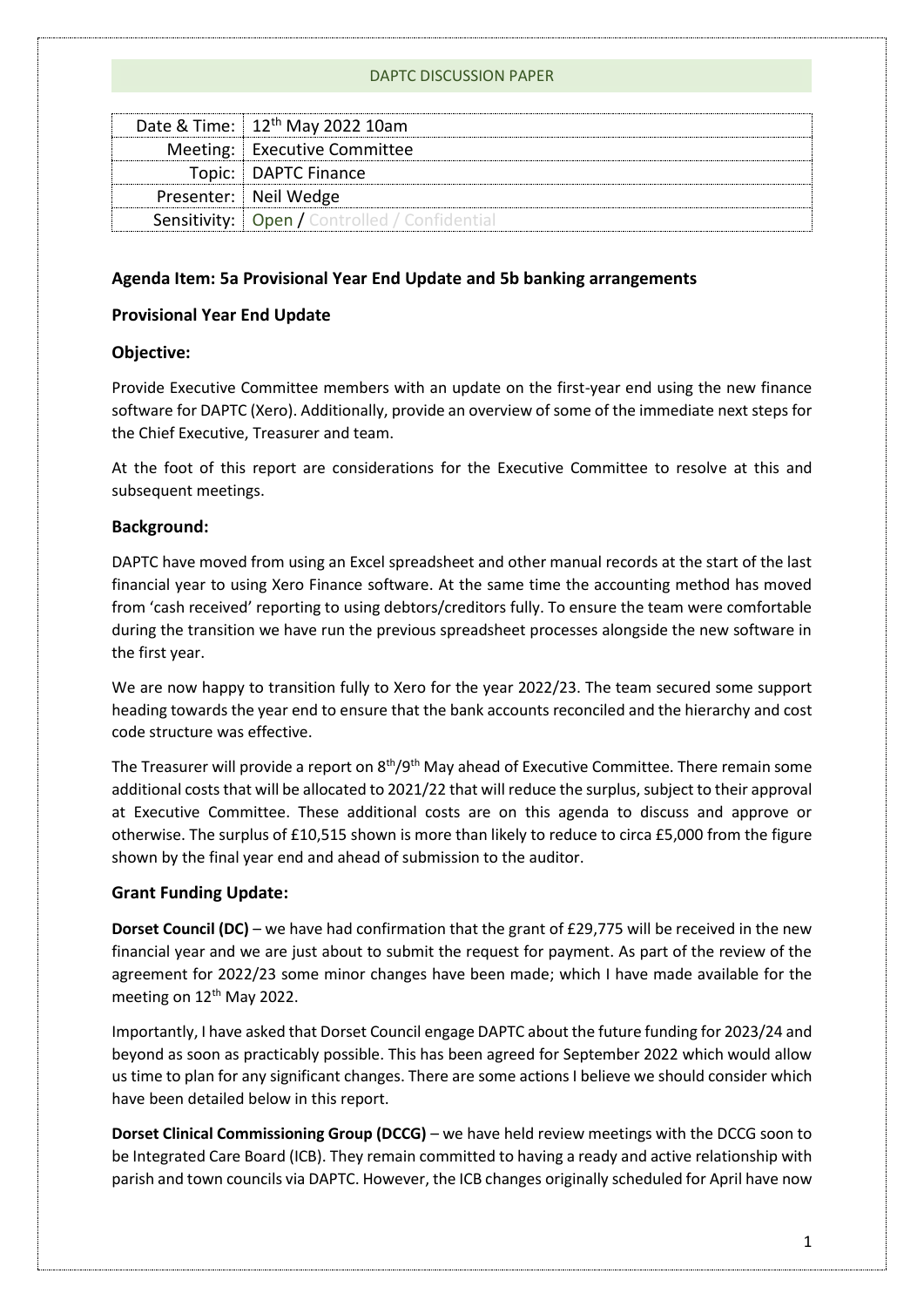been delayed to July and for the immediate time we are not likely to have clarity on funding in 2022/23 for a little while yet. This potentially leaves us light by £12,500 in the budget we are soon to work up.

#### **Budgeting for 2022/23:**

As well as waiting on the ICB funding we have one or two small changes which to consider also which includes:

- 1. The revenue from the NALC LCR Magazine will disappear as this is changing loss of circa £500 profit.
- 2. The move back to the office will likely result in an increase in print and other managed office costs, although we hope to offset this with savings we have made on the use of Microsoft Teams and the Dorset Council telephony system contained therein. The budgeting process will help us understand the potential increase in costs.

A draft budget is being worked on in the next few weeks and will be presented to Executive Committee for consideration at the following meeting. This will need to be updated as and when the grant funding picture crystallises.

#### **Items for consideration by Executive Committee:**

| No. | Requiring a decision and guidance from Executive Committee                                                                                                                         | <b>Meeting Date</b>       |
|-----|------------------------------------------------------------------------------------------------------------------------------------------------------------------------------------|---------------------------|
| 1   | Can the Executive Committee appoint 2 individuals to support the Chief<br>Executive with the discussions with Dorset Council over grant funding for<br>2023/24 onwards.            | 12 <sup>th</sup> May 2022 |
| 2   | Can the Executive Committee confirm they wish the Chief Executive to<br>submit the grant request to Dorset Council for 2022/23 for £29,775.                                        | 12 <sup>th</sup> May 2022 |
| 3   | Can the Executive Committee consider if they wish to have the same<br>arrangement for the discussions on the ICB grant for 2022/23 as and<br>when we are approached to discuss it. | $12^{th}$ May 2022        |
| 4   | Executive Committee to sign off the initial budget for 2022/23 subject to<br>the grant funding situation which will become known.                                                  | Next meeting              |

#### **Actions to be agreed:**

| No. | <b>Action</b> | <b>Date</b> |
|-----|---------------|-------------|
|     |               |             |
|     |               |             |

#### **Agenda Item: 5b Banking arrangements**

#### **Objective:**

Provide Executive Committee members with options to consider alternative banking arrangements to those currently in place with Unity Trust Bank.

#### **Background:**

Our internal auditor provided feedback on the contrasting charges with our existing provision and those that may be procured with other clearing banks; highlighting the cost of banking with Unity Trust Bank which is higher, versus charges for a small business or community account at Lloyds or Barclays.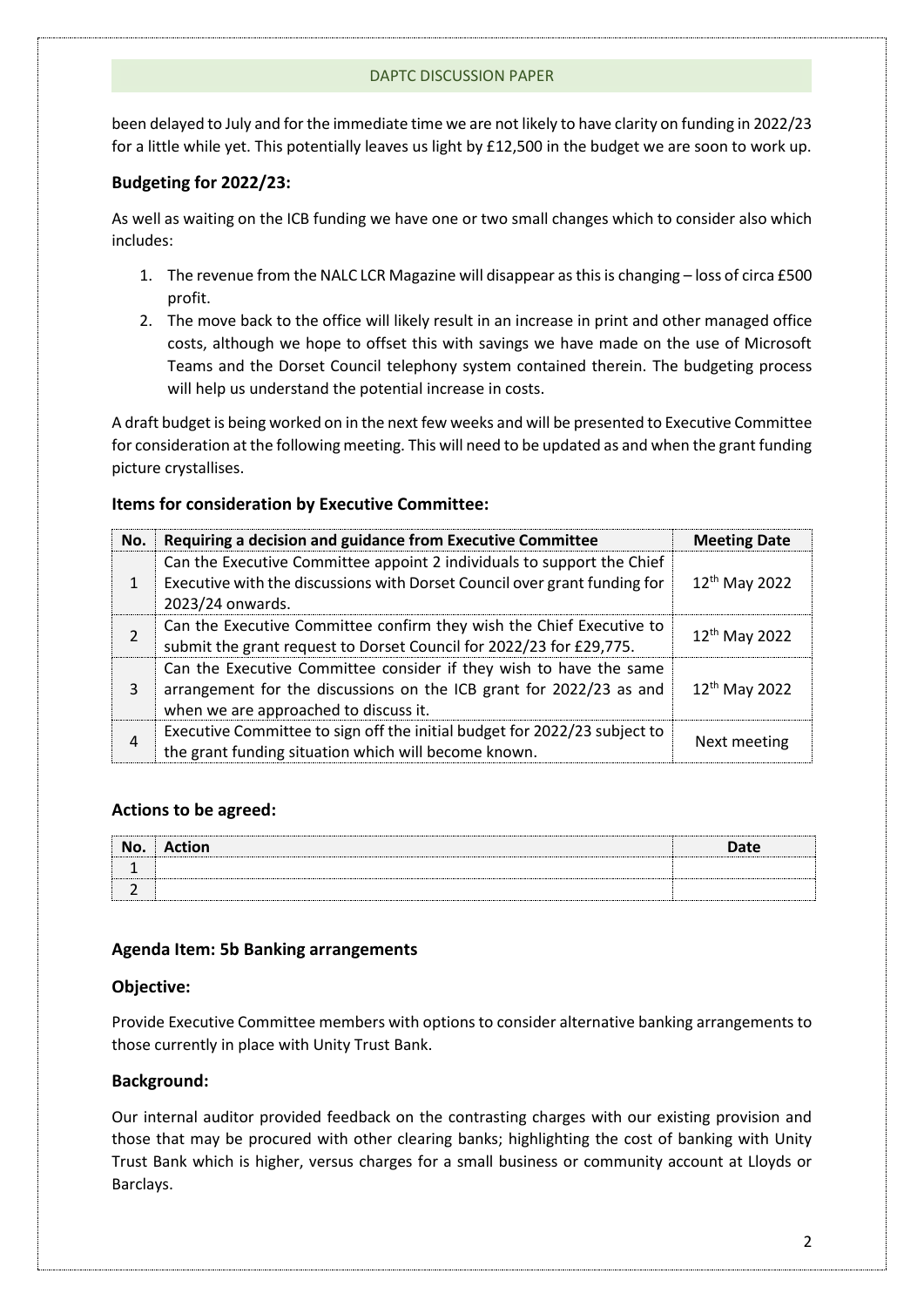During the last financial year we switched to use Xero finance software and while this transition took place a change in banking provider may not have been wise. Now that we have concluded our first year with Xero, we are in a position to look at delivering some of the other efficiencies the move to Xero helps create.

Xero enables automatic bank reconciliations by associating DAPTC's bank account with the software. In practical terms, Xero reconciles all recognised receipts/payments and only leaves those not tallying with Xero to be investigated. Currently our team reconcile payments individually, which is time consuming. Unfortunately, Unity Bank Trust is one of the few banks that currently does not integrate with Xero. We knew of this issue but were reassured that Unity Bank Trust had this as an improvement to undertake, with no timeframe commitment. By contrast the majority of other UK clearing banks do. As a membership body we are also seeing a 'creeping change' with more and more councils using online payments and therefore, over time the cost associated with banking cheques and cash will diminish significantly over the next 2/3 years.

Combined with an opportunity to save on banking charges and the efficiency / time savings, we now ask the Executive Committee to consider alternative arrangements.

| <b>Banking Service</b>      | <b>Barclays</b>                       | Lloyds        | <b>HSBC</b>       |
|-----------------------------|---------------------------------------|---------------|-------------------|
| e-payments                  | £0.35                                 | <b>Free</b>   | Free              |
| <b>Cash deposits</b>        | £0.90/£100.00                         | £1.00/£100.00 | Free              |
| <b>Cheques</b>              | £0.65                                 | £0.85         | 1.5% value of chq |
| <b>Cash machine</b>         | <b>Free</b>                           | <b>Free</b>   | <b>Free</b>       |
| <b>Monthly fee</b>          | £8.00                                 | £7.00*        | £8.00*            |
| <b>Debit cards</b>          | <b>Free</b>                           | <b>Free</b>   | Free              |
| <b>Integrates with Xero</b> | <b>Yes</b>                            | Yes           | Yes               |
| Footnote*                   | Monthly fee waived in first 12 months |               |                   |

## **Options:**

In 2021/22 DAPTC spent circa £215.20 in the 12 month period with Unity Bank Trust. Through a move to either Lloyds or HSBC we could bank free of monthly charges for the next 12 months and at a significant saving in year 2 onwards.

#### **Banking Mandate**

It would also be wise to agree the nominated individuals with whom we can establish a new mandate if Executive Committee approve a change. The options to consider for the banking mandate are as follows:

- 1. **Keep the existing process and nominees** for Unity Bank Trust and establish the same arrangements at the new bank. (Debbie Hollings is the account manager and approval signatories are drawn from the Chief Executive and Treasurer plus 2/3 Executive Committee members
- 2. **Keep the existing account manager and vary the approving signatories** whilst retaining the 3 to sign oversight.